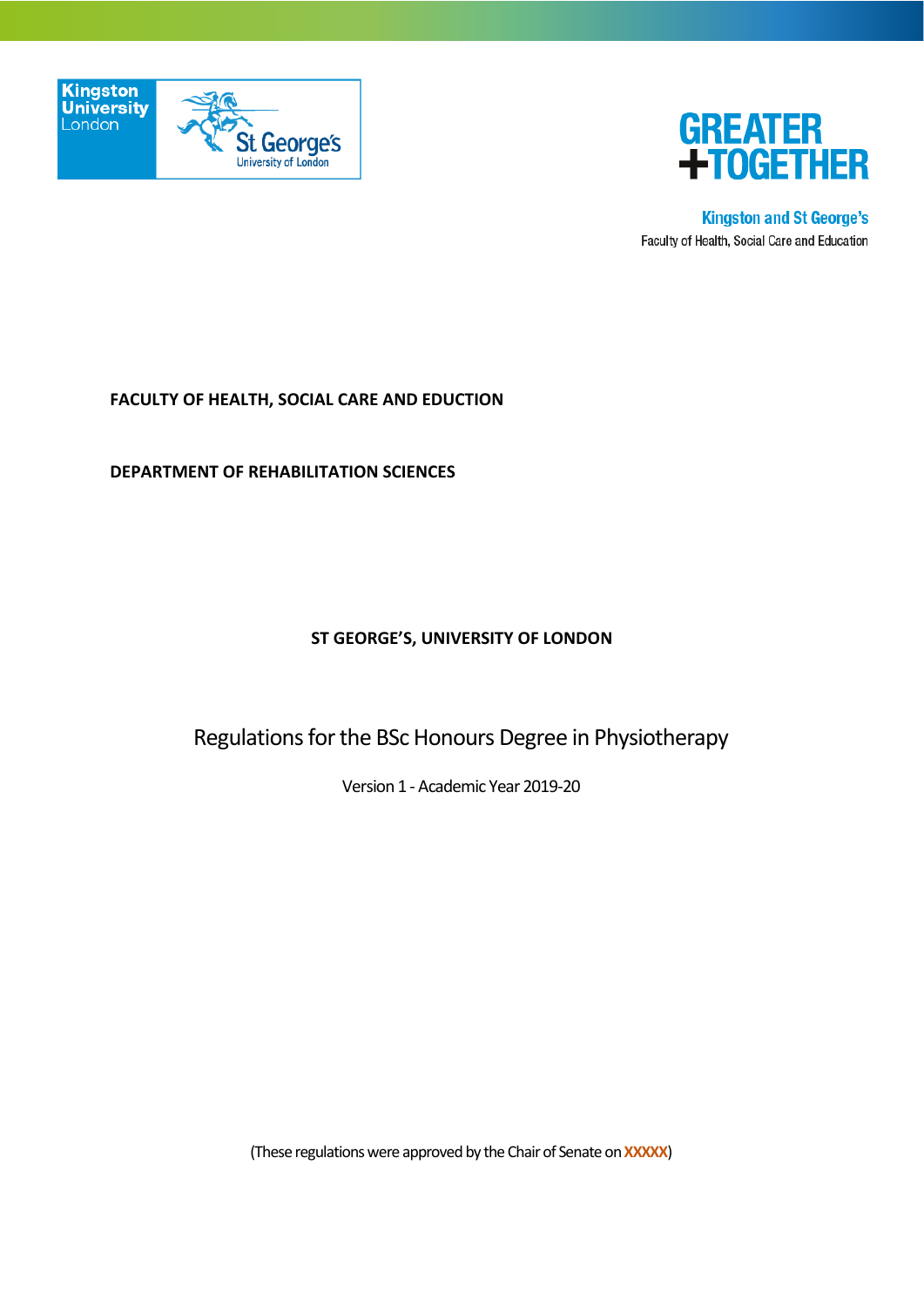# Contents

| 1.    |  |
|-------|--|
| 2.    |  |
| 3.    |  |
| 3.1   |  |
| 3.2   |  |
| 3.3   |  |
| 3.4   |  |
| 3.5   |  |
| 3.6   |  |
| 3.7   |  |
| 3.7   |  |
| 3.7.1 |  |
| 3.7.3 |  |
| 4.    |  |
| 5.    |  |
| 6     |  |
| 6.1   |  |
| 6.2   |  |
| 6.3   |  |
| 7     |  |
| 8.    |  |
| 9.    |  |
| 10.   |  |
| 11.   |  |
| 12.   |  |
| 13.   |  |
| 14.   |  |
| 15.   |  |
| 16.   |  |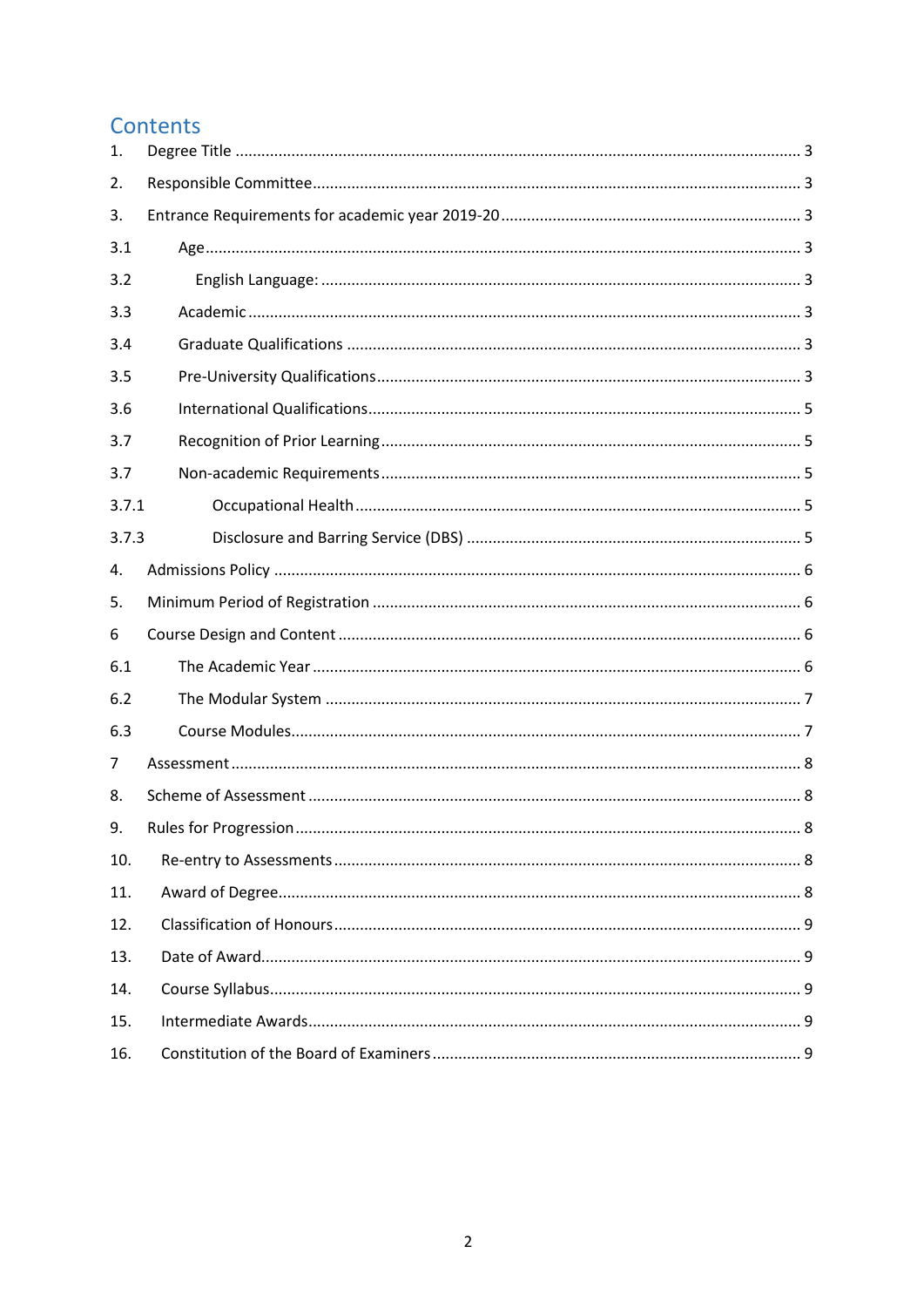# <span id="page-2-0"></span>1. Degree Title

The degree shall be known as the BSc Honours degree in Physiotherapy of St George's Hospital Medical School, a constituent College of the University of London.

# <span id="page-2-1"></span>2. Responsible Committee

The Pre-Registration Physiotherapy Courses Committee within the Faculty of Health, Social Care and Education shall be responsible to the Senate of SGUL for the structure, content and delivery of the degree programme.

# <span id="page-2-2"></span>3. Entrance Requirements for academic year 2019-20

### <span id="page-2-3"></span>3.1 Age

Candidates will normally have attained the age of eighteen years by the start of the programme. Younger applicants are welcomed and their qualifications will be considered in line with the SGUL Under 18' Admissions and Support Policy.

### <span id="page-2-4"></span>3.2 English Language:

If English is not the applicant's first language, evidence of proficiency must be provided. If other academic qualifications are not deemed as sufficient evidence, the applicant must pass the International English Language Testing System (IELTS) with 7.0 overall and 7.0 in the Written and Speaking Element and a minimum of 6.5 in the reading and listening element. We allow applicants to sit an English Language Test twice in the current academic year. (We also accept Pearsons Test and Cambridge Certificate in Advanced English)

### <span id="page-2-5"></span>3.3 Academic

### <span id="page-2-6"></span>3.4 Graduate Qualifications

### 3.4.1 Foundation Degree

Applicants are required to achieve a minimum overall score of 75% in a related subject.

### 3.4.2 Undergraduate and Postgraduate Degrees

2:2 or higher in a related subject or, 2:1 or higher in an unrelated subject.

GCSE requirements do not need to be met in the case of applying with an Undergraduate (or postgraduate degree)

If the degree was completed more than 5 years ago, applicants may still apply provided they have successfully completed a 'recognised programme of study' within the last 5 years.

## <span id="page-2-7"></span>3.5 Pre-University Qualifications

Applicants must have completed their most recent qualification within the last 5 years. Applicants must meet the following academic requirements: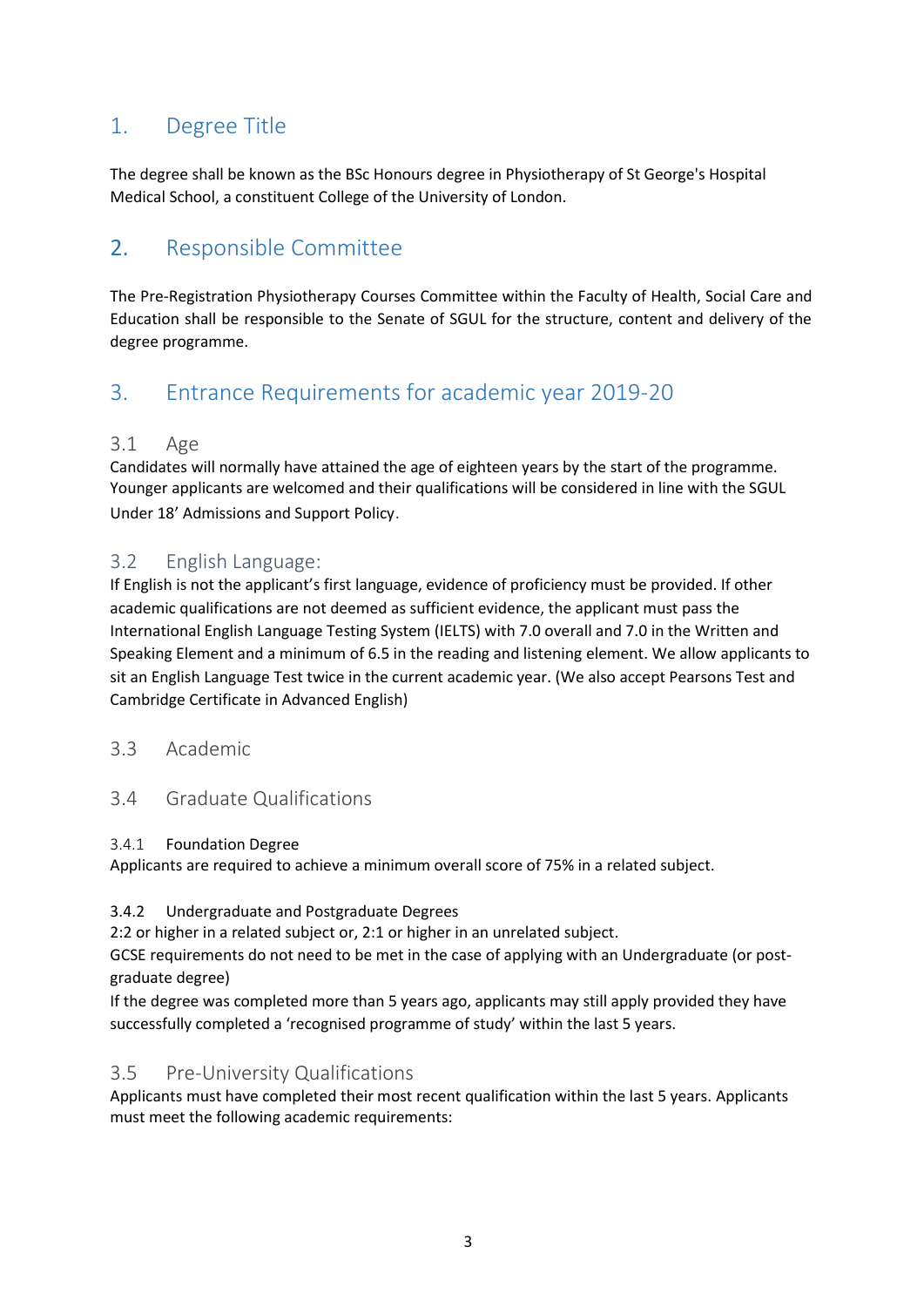### 3.5.1 GCSEs or equivalent:

3.5.1.1 GCSEs Grades 4-9. English Language, Maths and Science must be Grade 4 or better. International equivalents will be considered.

### 3.5.2 Other qualifications:

#### 3.5.2.1 A Levels

Applicants must achieve ABB in three A Level subjects. Applicants are advised that Sciences and Physical Education may be helpful but are not essential. General studies are not considered.

#### 3.5.2.2 Adjusted A-Level criteria:

Applicants attending a non-selective state school or college in England may be eligible to receive an adjusted A Level offer two grades lower than the standard offer. Applicants must meet all other academic and non-academic criteria and attend interview. Applicants will be considered if their grades are at least 60% better than their school's average

#### 3.5.2.3 Irish Leaving Certificate

Applicants are required to achieve grades A2, A2, B2, B2, B2, at higher level including English and Maths.

#### 3.5.2.4 International Baccalaureate

Applicants must achieve an overall score of 34 with a minimum 16 points at Higher Level. At Standard Level, a minimum score of 5 must be achieved in Maths and English (if the applicant does not also hold a GCSE in Maths and English at Grade 4 or above.

#### 3.5.2.5 Cambridge Pre-U Diploma

Applicants taking the overall Diploma, we will consider an overall score of 64 with no subject less than M2.

#### 3.5.2.6 Access courses

Applicants are required to achieve the full 60 credit Access diploma in a related subject Of the 45 Graded credits, at least 30 must be at Distinction and the rest Merit. Access applicants must also hold GCSE Maths and English at Grade 4 or better (or equivalent).

#### 3.5.2.7 Birkbeck College qualifications

We will consider the Birkbeck Certificate in Life Sciences for Subjects Allied to Medicine (Certificate of Higher Education). Applicants are expected to achieve 75% or above overall.

#### 3.5.2.8 BTEC Extended National Diploma

Extended National Diploma with overall grades DDD (Distinction, Distinction, Distinction)

#### 3.5.2.9 Scottish Highers and Advanced Highers

Five B grades at Higher Level including English Language, Maths and Science. ABB at Advanced Higher Level.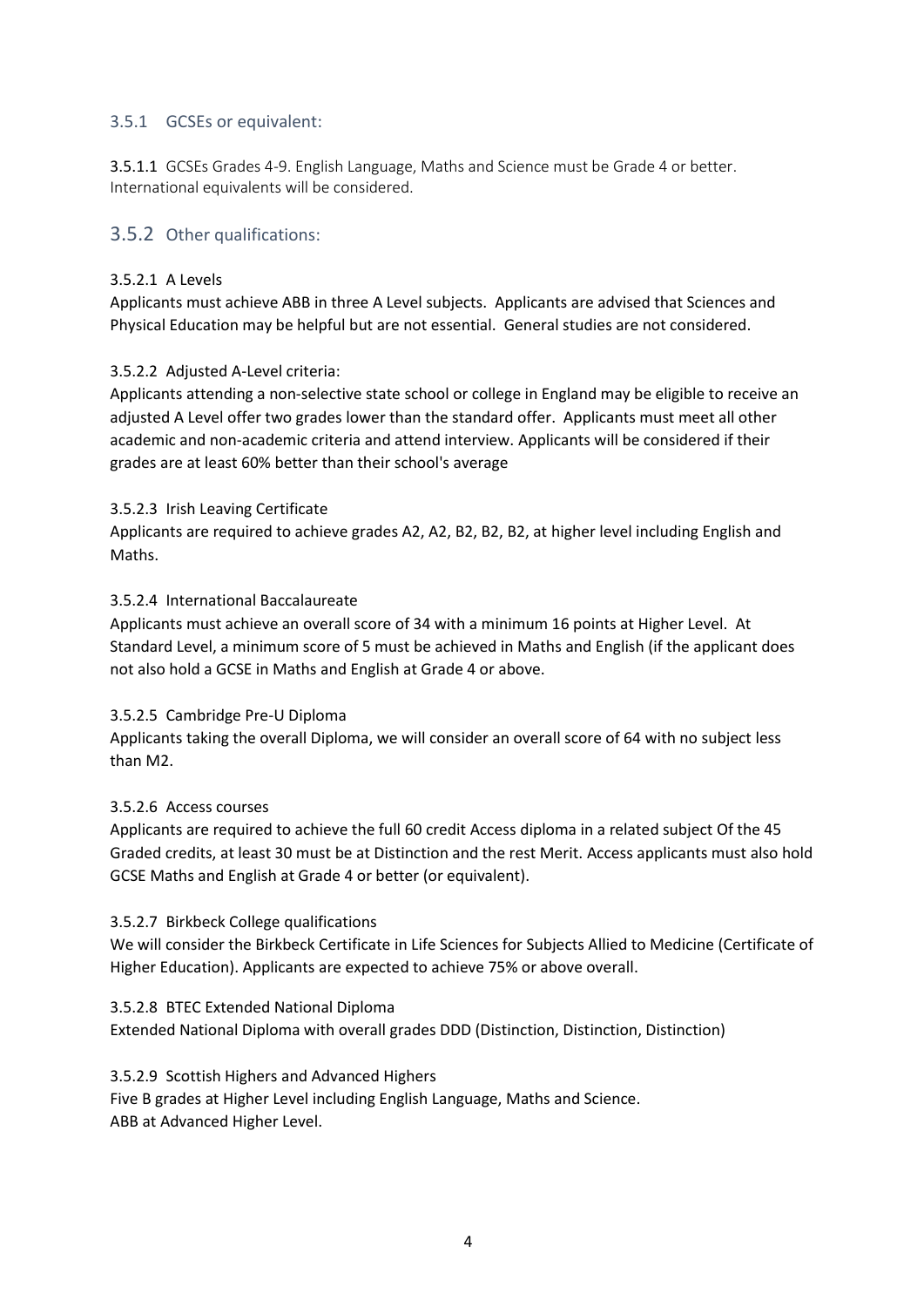## <span id="page-4-2"></span><span id="page-4-0"></span>3.6 International Qualifications

**ALL** International qualifications will be considered. Any qualification which is deemed to be equivalent will be considered to meet the academic requirements.

## <span id="page-4-1"></span>3.7 Recognition of Prior Learning / Advanced Standing and Credit Transfer

3.7.1 RPL is laid out in the SGUL Regulations. Applicants may be admitted to the second or third year of study with a maximum credit transfer equivalent to 50% of a programme for all courses. Please consult the SGUL Regulations for more details.

3.7.2 Where credit for the course is derived via RPL all of the study – including the study that led to the RPL credit – must be completed within the maximum period of registration associated with the award.

3.7.3 Where credit for the course is derived via RPL, those credits shall not contribute towards the calculation of the classification of the award.

### 3.8 Non-academic Requirements

### <span id="page-4-3"></span>3.8.1 Occupational Health

3.8.2 Candidates accepted onto healthcare courses are required to pass occupational health screening. When admitting candidates to study and practise as a health practitioner, St George's has an obligation to both the patients they will encounter and to the individual student. Candidates who are concerned about a health issue are strongly advised to contact the Occupational Health Team at St George's prior to applying. All offers of places at St George's/Kingston University are made subject to satisfactory health clearance and an agreement to undergo appropriate blood tests and immunisations.

3.8.2.1 All candidates will be asked to be immunised against Hepatitis B for personal safety. If an offer is made to by the School a confidential health questionnaire and further information about the process of screening for Hepatitis B will be sent. Occupational Health will provide and pay for vaccination to those who are not immunised or have not completed their Hepatitis B vaccination.

### <span id="page-4-4"></span>3.8.3 Disclosure and Barring Service (DBS)

3.8.3.1 As this course will include work with children and vulnerable adults, all applicants will be required to have an enhanced DBS disclosure. More information about this process will be sent to applicants as part of the Admissions process.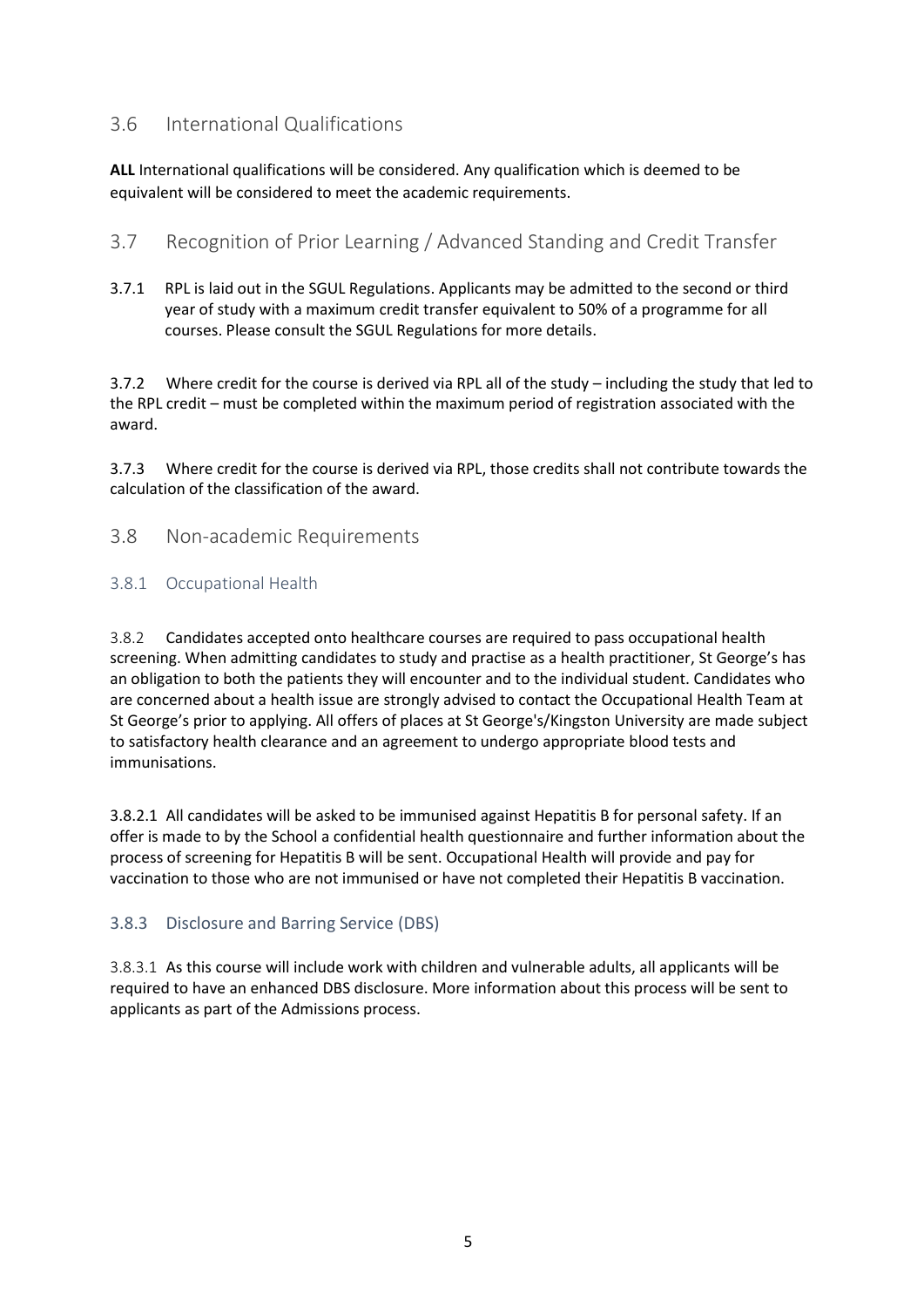# <span id="page-5-0"></span>4. Admissions Policy

4.1 The policies governing admission to the degree shall be formulated and kept under review by the Pre-Registration Physiotherapy Courses Committee and the Faculty Quality Committee. These policies shall be made in accordance with St George's Equal Opportunities Policy and Statement on Students with Disabilities.

# <span id="page-5-1"></span>5. Minimum Period of Registration

5.1 Without prejudice to the provisions above, the minimum period of registration for the award of the degree shall be 33 months and the maximum period of registration shall be 60 months.

5.2 It is recognised that some students begin a programme with previously-obtained credit. Where a student begins their studies with a significant amount of credit that is recognised prior learning (RPL) they may take less time than the minimum period of registration.

5.3 Students that have not successfully completed their study within the set maximum period set on the date of their first enrolment will be ineligible for their final award.

5.4 The maximum period of registration is not increased automatically due to periods of absence, repeat years and any deferral of assessment due to mitigating circumstances. The maximum period of registration takes precedence over any right to reassessment.

5.5 Students may apply for an extension to their maximum period of registration in line with the course regulations on the basis of mitigating circumstances. These will need to be approved by a mitigating circumstances panel and ratified by the Board of Examiners. The mitigating circumstances process is set out in the Scheme of Assessment.

# <span id="page-5-2"></span><sup>6</sup> Course Design and Content

### <span id="page-5-3"></span>6.1 The Academic Year

### 6.1.1 The academic years are divided into three terms:

| Year 1 |          | Year 2 |          | Year 3 |          |
|--------|----------|--------|----------|--------|----------|
| Term 1 | 12 weeks | Term 1 | 16 weeks | Term 1 | 17 weeks |
| Term 2 | 12 weeks | Term 2 | 13 weeks | Term 2 | 12 weeks |
| Term 3 | 8 weeks  | Term 3 | 8 weeks  | Term 3 | 9 weeks  |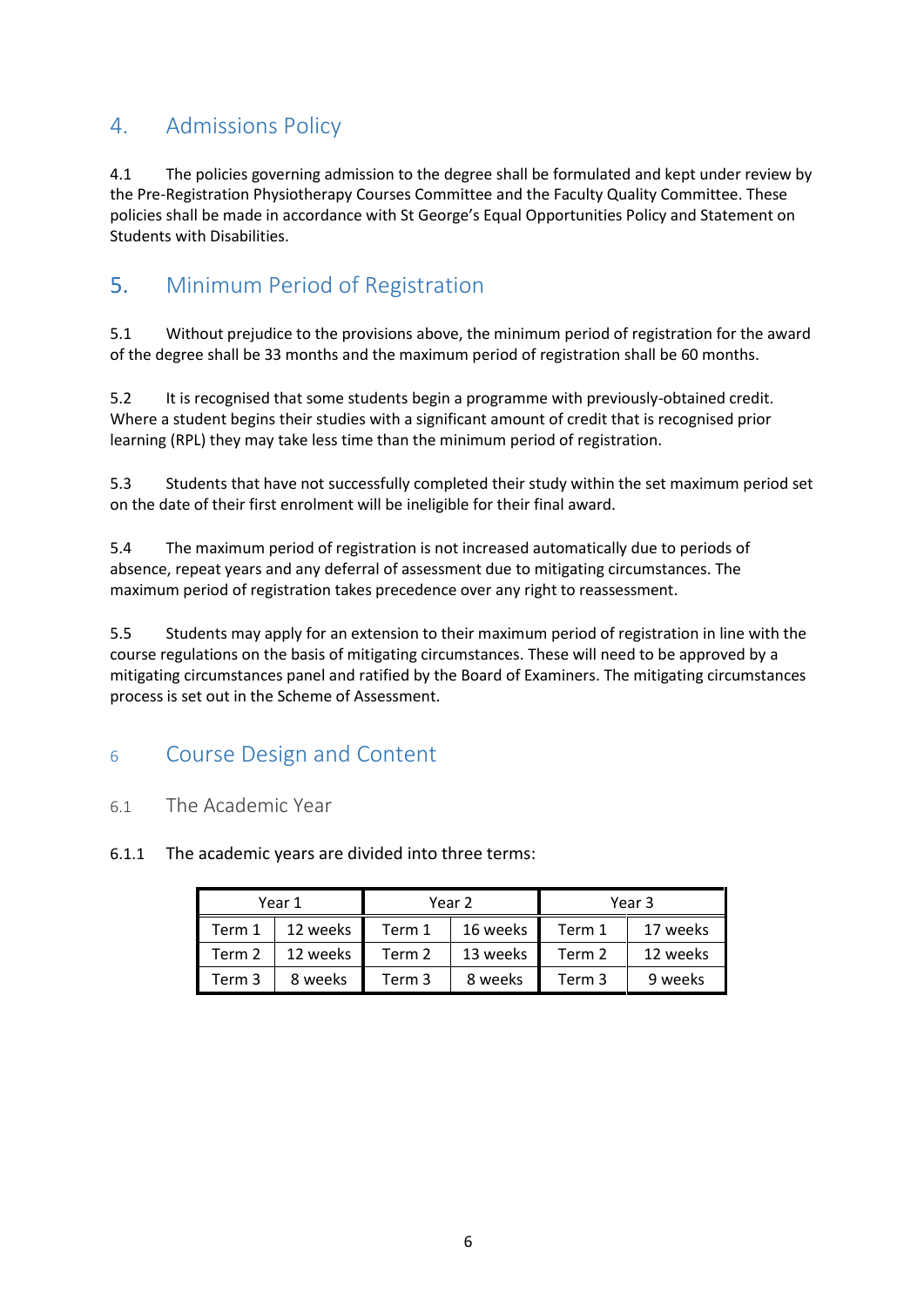### <span id="page-6-0"></span>6.2 The Modular System

6.2.1 The course consists of 14 academic modules. Students must successfully complete 120 credits of learning in each of the three years, giving a total of 360 credits for the whole programme. A single credit shall represent 10 hours of student endeavour. Modules are 15, 20 or 30-credits. To achieve the award of BSc (Hons) Physiotherapy, students must successfully complete all modules unless RPL has been applied for specific module credits.

6.2.2 All modules shall be taught during a single academic year.

6.2.3 The total number of modules contained within the degree programme shall be 14.

### <span id="page-6-1"></span>6.3 Course Modules

6.3.1 The modules taught and the weighting of those modules shall be as follows:

| Code                     | <b>Name</b>                                       | Level          | <b>Credits</b> |  |  |
|--------------------------|---------------------------------------------------|----------------|----------------|--|--|
| <b>TBC</b>               | <b>Essentials for Allied Health Professionals</b> | 4              | 30             |  |  |
| <b>TBC</b>               | Principles of Physiotherapy Assessment            | 4              | 30             |  |  |
| <b>TBC</b>               | Pathology Health Promotion and Rehabilitation     | 4              | 30             |  |  |
| <b>TBC</b>               | <b>Factors Influencing Professional Practice</b>  | $\overline{4}$ | 30             |  |  |
| Total credits for year 1 |                                                   |                |                |  |  |
| <b>TBC</b>               | Musculoskeletal Physiotherapy                     | 5              | 20             |  |  |
| <b>TBC</b>               | Neurological Physiotherapy                        | 5              | 20             |  |  |
| <b>TBC</b>               | Cardiorespiratory Physiotherapy                   | 5              | 20             |  |  |
| <b>TBC</b>               | <b>Evaluation and Research</b>                    | 5              | 30             |  |  |
| <b>TBC</b>               | Reflective Practice (placements 1 and 2)          | 5              | 30             |  |  |
| Total credits for year 2 |                                                   |                |                |  |  |
| <b>TBC</b>               | <b>Complex Management</b>                         | 6              | 30             |  |  |
| <b>TBC</b>               | Research Project                                  | 6              | 30             |  |  |
| <b>TBC</b>               | Critical Practice (placements 3, 4 and 5)         | 6              | 30             |  |  |
| <b>TBC</b>               | Quality and Innovation in Health and Social Care  | 6              | 15             |  |  |
| <b>TBC</b>               | Personalised Professional Development             | 6              | 15             |  |  |
| Total credits for year 3 |                                                   |                |                |  |  |
| <b>Overall Credits</b>   |                                                   |                |                |  |  |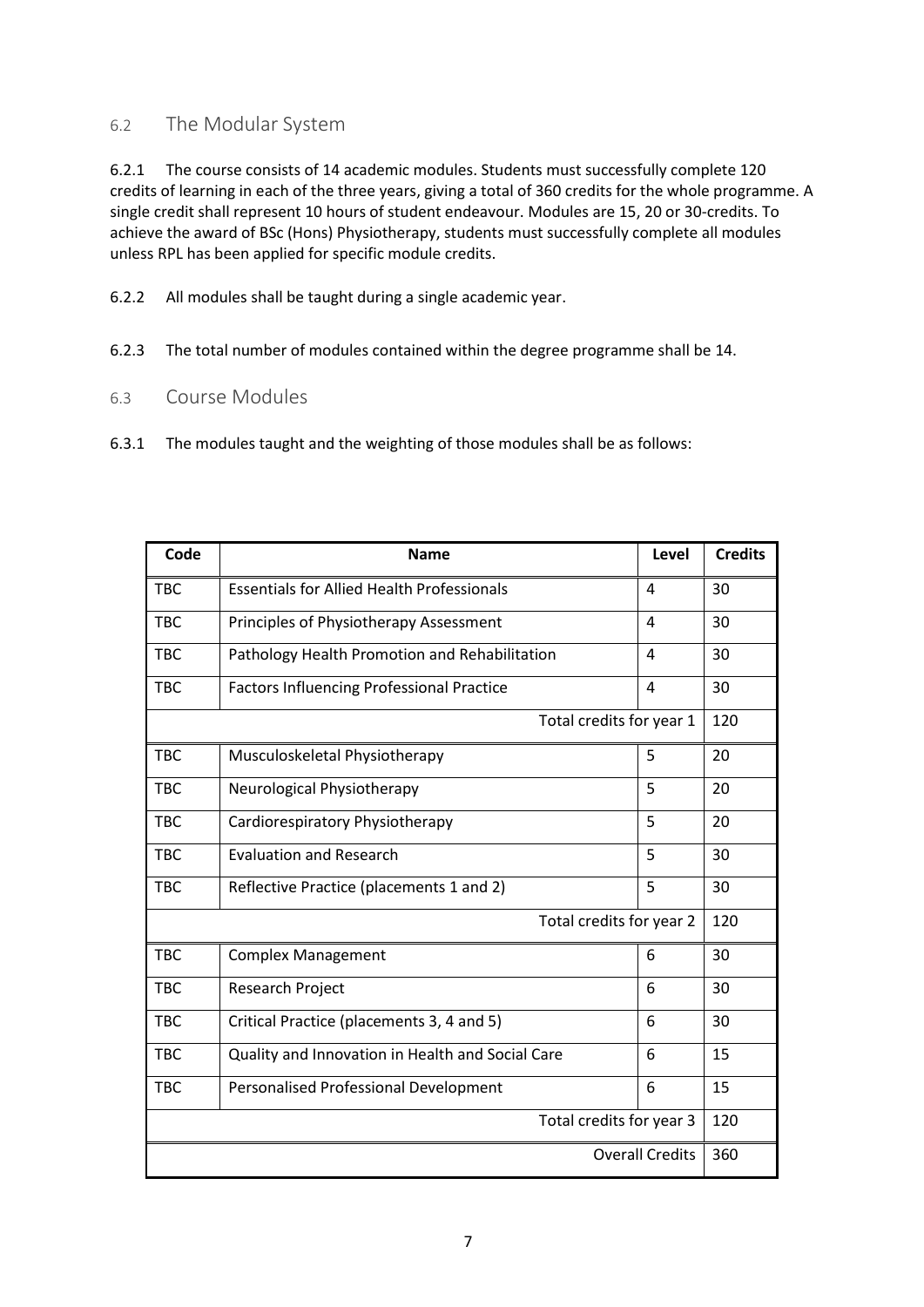6.3.2 Two practice placements within the second year will fall within the 30 credit "Reflective Practice – Placements 1 and 2" module. These placements will be assessed at level 5 using the London and the Southeast Area Partnership (LSEAP) physiotherapy practice placements assessment form.

6.3.3 Three placements within the third year will fall within the 30 credit "Critical Practice – Placements 3, 4 and 5" module. These placements will be assessed at level 6 using the London and the Southeast Area Partnership (LSEAP) physiotherapy practice placements assessment form.

6.3.4 Students are required to experience a broad range of placements which are representative of the current scope of graduate physiotherapy practice (e.g. acute, non-acute and community care, older peoples' services, cardio-respiratory, neurological, musculoskeletal).

## <span id="page-7-0"></span><sup>7</sup> Assessment

### 7.1 Forms of Assessment

Assessment shall take various forms. Written examinations shall include short answer and multiple choice exams, and essays. Practical examinations shall include interactive practical examinations (IPE) and objective structured practical examinations (OSPE). Continuous assessment may include extended essays, reviews, reports, research proposals, seminar and oral presentations, poster presentations, practice placement assessments, reflective portfolios, critical reviews, research projects, peer and self assessments.

### 7.2 Timing of Assessments

Assessments shall be distributed throughout the year in order to moderate the students' load. Detailed information on the timing of assessments can be found in the Scheme of Assessment.

## <span id="page-7-1"></span>8. Scheme of Assessment

The Pre-Registration Physiotherapy Courses Committee in Physiotherapy shall prescribe a Scheme of Assessment for each component part of the degree course in accordance with Regulation 7 of the General Regulations for Students and Programmes of Study.

Please see the **Scheme of Assessment**

## <span id="page-7-2"></span>9. Rules for Progression

Please see the **Scheme of Assessment**

# <span id="page-7-3"></span>10. Re-entry to Assessments

Please see the **Scheme of Assessment**

# <span id="page-7-4"></span>11. Award of Degree

To qualify for the award of the degree, students must complete all the course requirements and must pass all modules. The marks from Year Two and Year Three assessments only will contribute to the final classification of the degree in accordance with the Scheme of Assessment.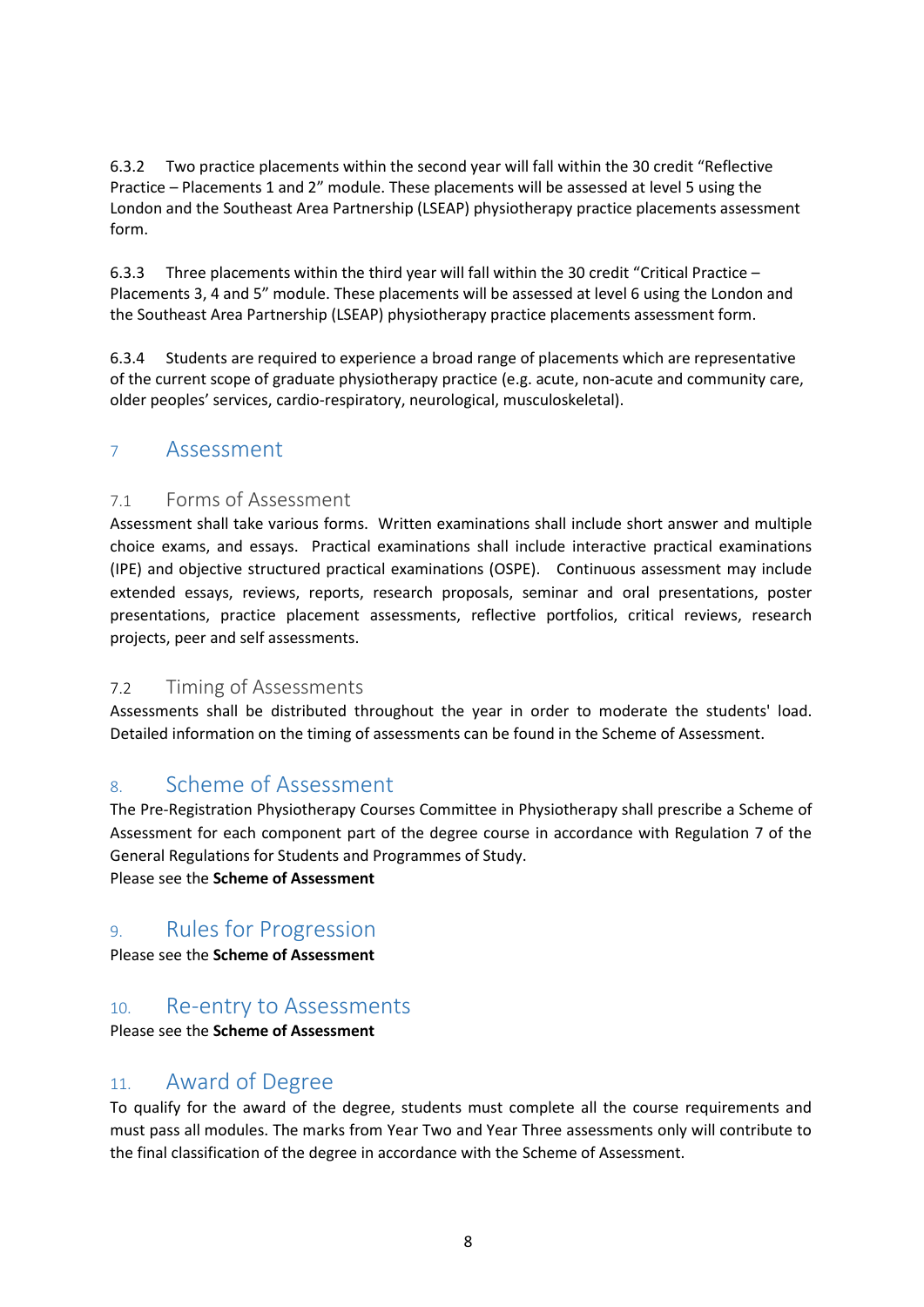# <span id="page-8-0"></span>12. Classification of Honours

The relationship between grades, marks and their interpretation in the award of honours classifications is set out in the **Scheme of Assessment**

## <span id="page-8-1"></span>13. Date of Award

The date of the award of the degree shall be the date of the Board of Examiners meeting at which the award is conferred.

## <span id="page-8-2"></span>14. Course Syllabus

A detailed syllabus for each component part of the degree course shall be prescribed by the Pre-Registration Physiotherapy Courses Committee and shall be published to staff and students.

## <span id="page-8-3"></span>15. Intermediate Awards

Please see the **Scheme of Assessment**

# <span id="page-8-4"></span>16. Constitution of the Board of Examiners

### 16.1 Appointment and Accountability

The Board of Examiners for the BSc (Honours) Degree in Physiotherapy is appointed by the Senate for each academic year (starting 1 October) to conduct examinations for that degree at St George's in accordance with the Regulations and the Schemes of Assessment for that course.

### 16.2 Membership

The Board shall consist of:

- a. A Chair who shall be an Internal Examiner
- b. At least two further Internal Examiners
- c. At least two External Examiners

## 16.3 Appointment of the Board

16.3.1 In March of each year the Principal, acting on the advice of the Dean of the Faculty of Health, Social Care and Education, shall nominate the Chair of the Board who shall normally be the Head of the Department of Rehabilitation Sciences. To be eligible for nomination, a person must be a member of the academic staff of SGUL or hold an honorary academic appointment and have at least three years' experience of examining. These nominations shall be confirmed by the Senate in April.

16.3.2 Each year the Academic Registrar shall invite the Dean of the Faculty of Health, Social Care and Education, acting on the advice of the Pre-Registration Physiotherapy Courses Committee, to nominate Internal Examiners and External Examiners for the coming academic year.

16.3.3 To be eligible for nomination as an Internal Examiner, a person must be a member of the academic staff of SGUL or hold an honorary academic appointment.